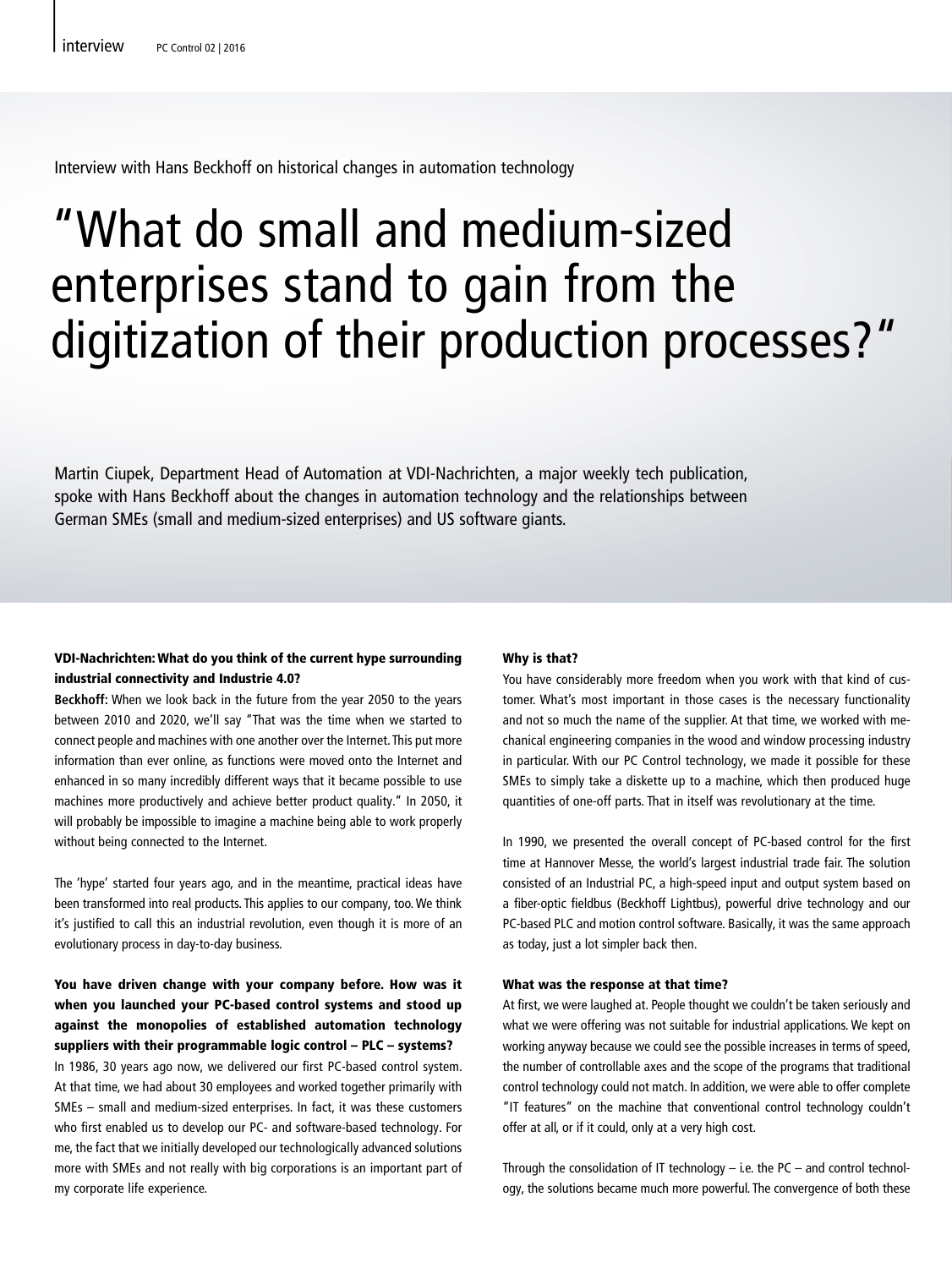|



technology fields provided our users enormous benefits, and this was clearly acknowledged by the leading technology experts. As a result, there were enough customers for us in every branch of industry who were willing to take on the perceived risk of this new concept in order to gain those benefits. That's how PC-based control became a standard.

# However, the real breakthrough didn't come for you right away, either.

That's right. In 1990, a journalist asked me how long it would take until traditional PLCs would finally be replaced by PC Control. I hadn't been in the business very long at that point, and I said five years, which seemed like an incredibly long time to me in that moment. Five years later, the same journalist came back with the same question. Then I had to admit that, while our company had already tripled its sales, the market share for PC-based control still wasn't very big.

### How do you explain that?

The problem was that equipment manufacturers with a high market share in traditional industrial control systems had no interest in revolutionizing their own technological base. In addition, they might not have been able to do it anyway, as they would have to prepare their customers for evolutionary change. It's usually the smaller suppliers who are responsible for the revolutions.

# It is often said recently that SMEs are too slow to embrace Industrie 4.0. Do you see that differently?

Yes. For control technology, as well as for mechanical engineering, I see the German SMEs as innovators and international leaders, as far as we can see being an SME ourselves. Innovation is a core part of the business for technologyoriented companies; if that weren't the case, we wouldn't have so many hidden champions in Germany, many of whom are our customers, by the way.

# PC-based control technology has now made its way into big companies and corporations. What has this changed for you?

That's true. Today, PC Control is a widely accepted technology. We no longer come up against out-and-out rejection because by now the benefits found with the combination of IT and automation in one device are recognized by virtually every engineer in the world. If you go to the most popular trade fairs today, you'll find solutions based on this concept at about every other booth, where we used to be pretty much alone. We can safely say that the technology has now gained a firm foothold and has become a standard for control solutions.

The basic concept of PC-based control technology is very simple and clearly structured. First of all, PC Control is based on what is arguably the most powerful, yet least expensive hardware in the world. We develop these technologies in-house from the bottom up to meet industrial demands. The motherboards in our control systems, for example, are "designed and made in Westphalia"! Sensors and actuating elements can be easily connected via EtherCAT and controlled quickly, reliably and deterministically. EtherCAT is perfect for PC-based control technology and, above and beyond that, has developed into a truly global standard in automation technology. And by the way, EtherCAT is also an original Beckhoff invention, which we first brought to market in 2003. Our TwinCAT control software then transforms an Industrial PC into a high-powered, real-time machine control system, while still retaining all the familiar PC and Windows features. The software is so flexible that you can put together all types of machine functions in one robust package. Everything is just a click away in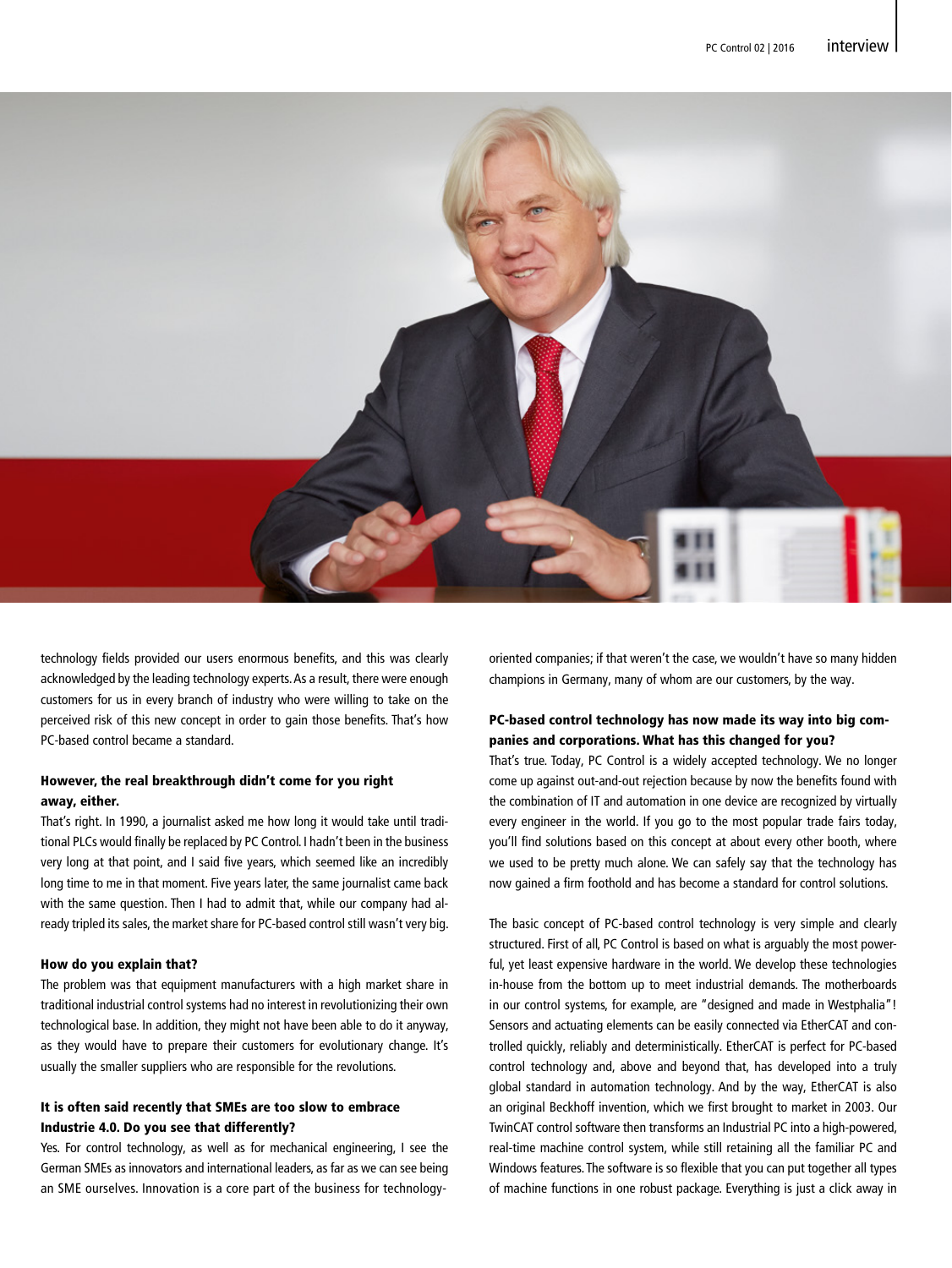|

software, whether the focus is on additional drive axes, CNC control channels or even measurement functions. The latter are now much more frequently an integrated part of high-performance machines. As far as I am concerned, this functionality belongs together because it is possible to achieve far better results from the correlation of machine control and measurement data than strictly from external measurement.

With TwinCAT, we are also able to include simulation, and in the future we will also add image processing. That is only possible because we use x86 computers, which can be made virtually as powerful as you need through the use of multicore technology. The Windows software structure also helps us provide many IT services that a machine otherwise doesn't have.

And of course we shouldn't forget that drive technology is part of the overall concept. We have also optimally integrated our own motors, which we produce in Marktheidenfeld, and the corresponding drives into the control software. That applies in particular to our XTS linear systems, which are based on travelling magnetic fields calculated in the PC and which are currently making new mechanical engineering concepts possible, for example in the field of packaging and assembly.

# What do you consider as the biggest step: the one from traditional control systems to PC-based control or the one from PC-based control to connected control systems on the Internet?

I'm not sure. Adding a global Internet presence to machines has a great deal of potential. That is sure to make a significant fundamental change in many different areas, but will that result in bigger changes than the developments that came before? That could very well be.

## Industrie 4.0 is about making data available in real-time. How do you define 'real-time'?

We specialize in automating high-speed processing machines. When controlling very large or slow machines, we talk about response times of approximately 10 ms – a good control system works with a response time of about 1 ms, and exceptionally fast control systems have response times down to as little as 100 µs.

#### That's hardly noticeable for people. Who really needs this speed?

In fact, there are fields of application that make sense for all types of control systems. For electromechanical actuators, as an example, you can profit from the 100 µs cycle times because it allows you to control a hydraulic cylinder more cleanly and easily without overshoot. The same applies to electrical drives, which usually work with 62 µs. These machines also run more smoothly when the cycle times are shorter.

However, the advantages of high-speed control systems are also obvious for even simple machines that only have a forced sequence as their function; at our company we like to call them "piff-paff-puff" machines. The machine has to wait for the control system in every control-related transition because the control system works cyclically, while the machine runs asynchronously. At a response time of 10 ms, the machine loses half the time at each switching point on average, i.e. 5 ms. If there are several transitions each second, that equates to four in a "piff-paff-puff-piff" machine, meaning you lose more than 20 ms per second. When using a control system with a response time of 200  $\mu$ s, on the other hand, the machine will be almost 2 to 3 % faster than before and will produce more parts. That adaptation is worth it for almost every type of machine.



**Bernd Leukert, Member of the Board of SAP SE, and Hans Beckhoff, Managing Director of Beckhoff, at Hannover Messe 2016**

#### What machines need this?

One of our North American customers manufactures injection molding machines for 'pre-forms' used to produce PET bottles in the beverage industry. The machine previously had a production cycle of approximately 5.8 s and the machine manufacturer was able to improve the cycle by up to 10 %. That's all money in the bank because it improves both the profitability of the machines and the ecological scorecard. With greater control quality, it is also possible to produce high-quality bottles with thinner walls, saving material as a result.

## And what about the required computer hardware? Who produces your chips?

We buy most of our chips on the global market. We use products made by the leading manufacturers, many of whom are headquartered in the USA, with Intel at the top of the list. But we also use German ICs made by Infineon and European ICs made by ST.

Some chips we develop ourselves, e.g. the ASIC chips for the EtherCAT communications standard, which was developed here at Beckhoff and then licensed for use by third parties around the world. Today, EtherCAT is established as international IEC and SEMI standards, which are used throughout the US and in China.

For us, it's important to have end-to-end expertise inside the company: from IC to circuit and board design, to the firmware and operating systems required, the control and communications software, and right on up to the application knowledge. This makes us able to create very individualized, extremely powerful solutions. I find it essential for technology companies to have this level of extensive, in-depth knowledge in-house..

# Companies are now thinking about working together with large IT corporations. You've already been doing this for a long time with Microsoft. What do you recommend?

We have been working together with Microsoft for 30 years by now. We've seen a lot at Microsoft and numerous personal contacts have grown out of this. As a German SME with currently €620 million in global sales, we are working with a corporation that makes more than 100 times that in sales. Sometimes that has more of an impact on the type of communication we have than any differences between Germany and America.